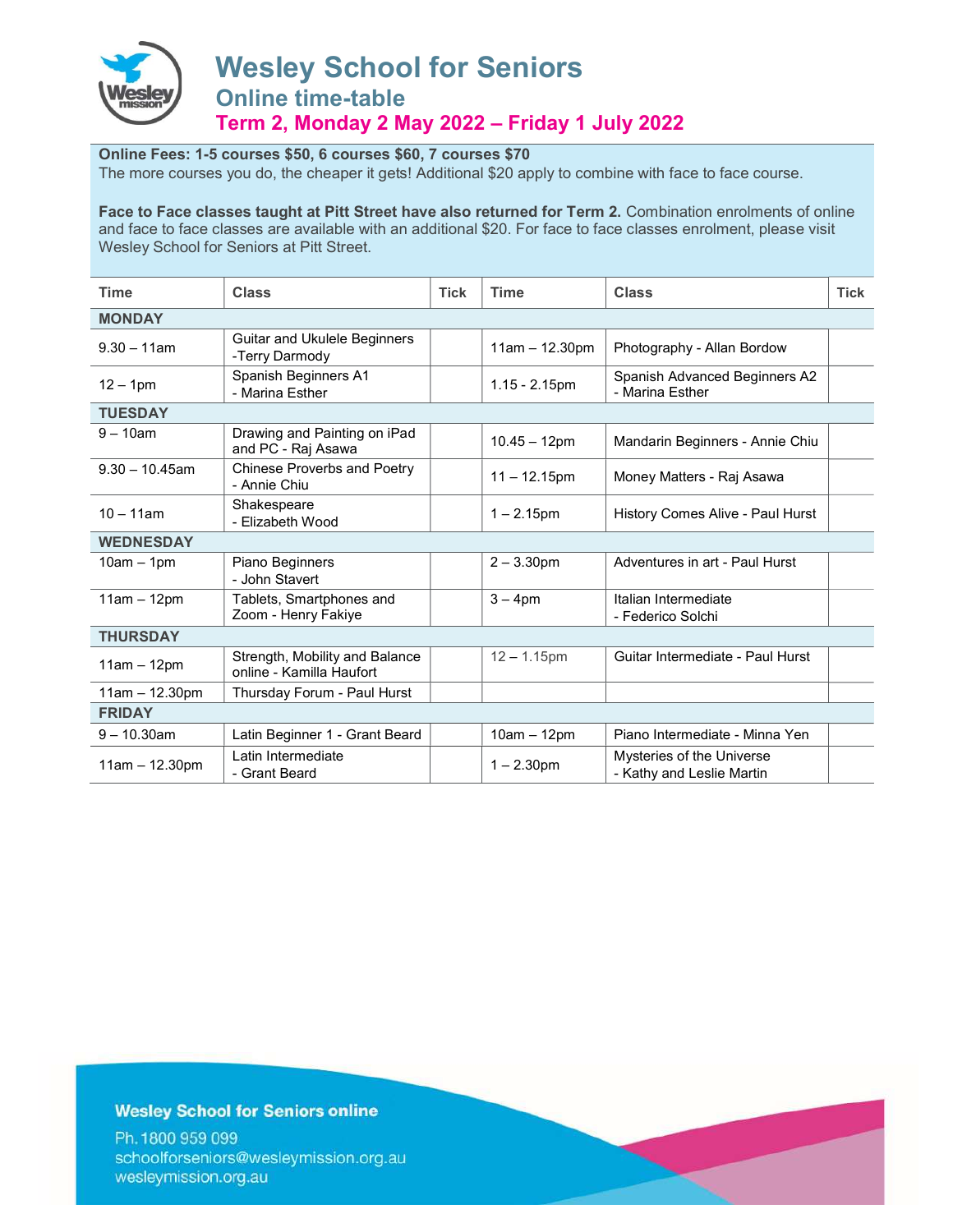# Wesley School for Seniors Face to Face timetable

## Term 2, Monday 2 May – Friday 1 July 2022

Fees: \$70 for one to five courses. You can choose a combination of in-person and online courses for this fee. Each additional course is \$10. Tablets/smartphones and computer skills in-person classes are \$10 extra. Refer to the online enrolment form for the courses offered via Zoom.

Additional costs may be incurred for course material/photocopying. New students and re-enrolments with any change in details must complete an additional personal details form. Course fees are non-refundable.

| <b>Time</b>      | <b>Class</b>                                    | <b>Tick</b> | <b>Time</b>            | <b>Class</b>                                                    | <b>Tick</b> |  |
|------------------|-------------------------------------------------|-------------|------------------------|-----------------------------------------------------------------|-------------|--|
| <b>MONDAY</b>    |                                                 |             |                        |                                                                 |             |  |
| $10 - 11$ am     | Dancercise - Joy Crabbe                         |             | $1 - 3$ pm             | Scottish Country Dancing -<br>Advanced - Govin S                |             |  |
| $10 - 11$ am     | How to Solve Sudoku<br>- Govin S                |             | $2 - 3$ pm             | Solving cryptic crosswords<br>- Ken Ranby                       |             |  |
| $11am - 12.30pm$ | <b>Indoor Bowls</b><br>- Richard Roebuck        |             | $2 - 3.30$ pm          | <b>Effective Speaking and Forum</b><br>- Richard Roebuck        |             |  |
| <b>TUESDAY</b>   |                                                 |             |                        |                                                                 |             |  |
| $10 - 11$ am     | Dancercise<br>- Patricia Zouvelekis             |             | $12-1pm$               | Internet/Windows<br>- Joe Stafrace                              |             |  |
| $10 - 11$ am     | German Beginners A1<br>- Heinz Schneider        |             | $11.30am -$<br>12.30pm | Exercise Activate energy<br>- Leonor Marrone                    |             |  |
| $10 - 11$ am     | <b>Spanish Beginners</b><br>- Marina Esther     |             | $1 - 2pm$              | Qigong - Leonor Marrone                                         |             |  |
| 11am-12pm        | Spanish Intermediate<br>- Marina Esther         |             | $1-3pm$                | <b>Watercolour Painting</b><br>- Daniela Voican                 |             |  |
| $11am - 1pm$     | Scrabble<br>- Penelope Caisley                  |             | $1 - 2pm$              | <b>French Beginners</b><br>- Mieke Eder                         |             |  |
| $11 - 12$ pm     | <b>German Beginners A2</b><br>- Heinz Schneider |             | $2 - 4$ pm             | Scottish country dancing<br>(General)- Govin S                  |             |  |
| $11 - 12$ pm     | Tablets and smartphones<br>- Joe Stafrace       |             |                        |                                                                 |             |  |
| <b>WEDNESDAY</b> |                                                 |             |                        |                                                                 |             |  |
| $9 - 12$ pm      | Art for Beginners<br>- Ron Stuart               |             | $12 - 1.30$ pm         | Line dancing<br>- Conrad Metierre                               |             |  |
| $10 - 11.30$ am  | Merry Music makers<br>- Margaret Langlands      |             | $12 - 2$ pm            | Canasta (Beginners - 1st<br>week of term only)<br>Marcia Peters |             |  |
| $12 - 1pm$       | Drawing - Neville Bendall                       |             |                        |                                                                 |             |  |
| <b>THURSDAY</b>  |                                                 |             |                        |                                                                 |             |  |
| 10-11am          | Psychology Interest Group<br>- Chi Pui Cheng    |             | $10.30 -$<br>11.30am   | Ukulele Intermediate<br>- Andrew Banks                          |             |  |
| $10 - 11.30$ am  | Wesley Happy singers<br>- Eric Fong             |             | $2 - 3.30$ pm          | Table Tennis Advanced<br>- Jackie Kwan                          |             |  |
| $10 - 11$ am     | Gentle exercise<br>- Joyce Crabbe               |             |                        |                                                                 |             |  |

### **Wesley School for Seniors**

Level 3, 220 Pitt Street, Sydney NSW 2000 Ph. (02) 9263 5416 or (02) 9263 5348 Fax. (02) 9017 8086 schoolforseniors@wesleymission.org.au wesleymission.org.au